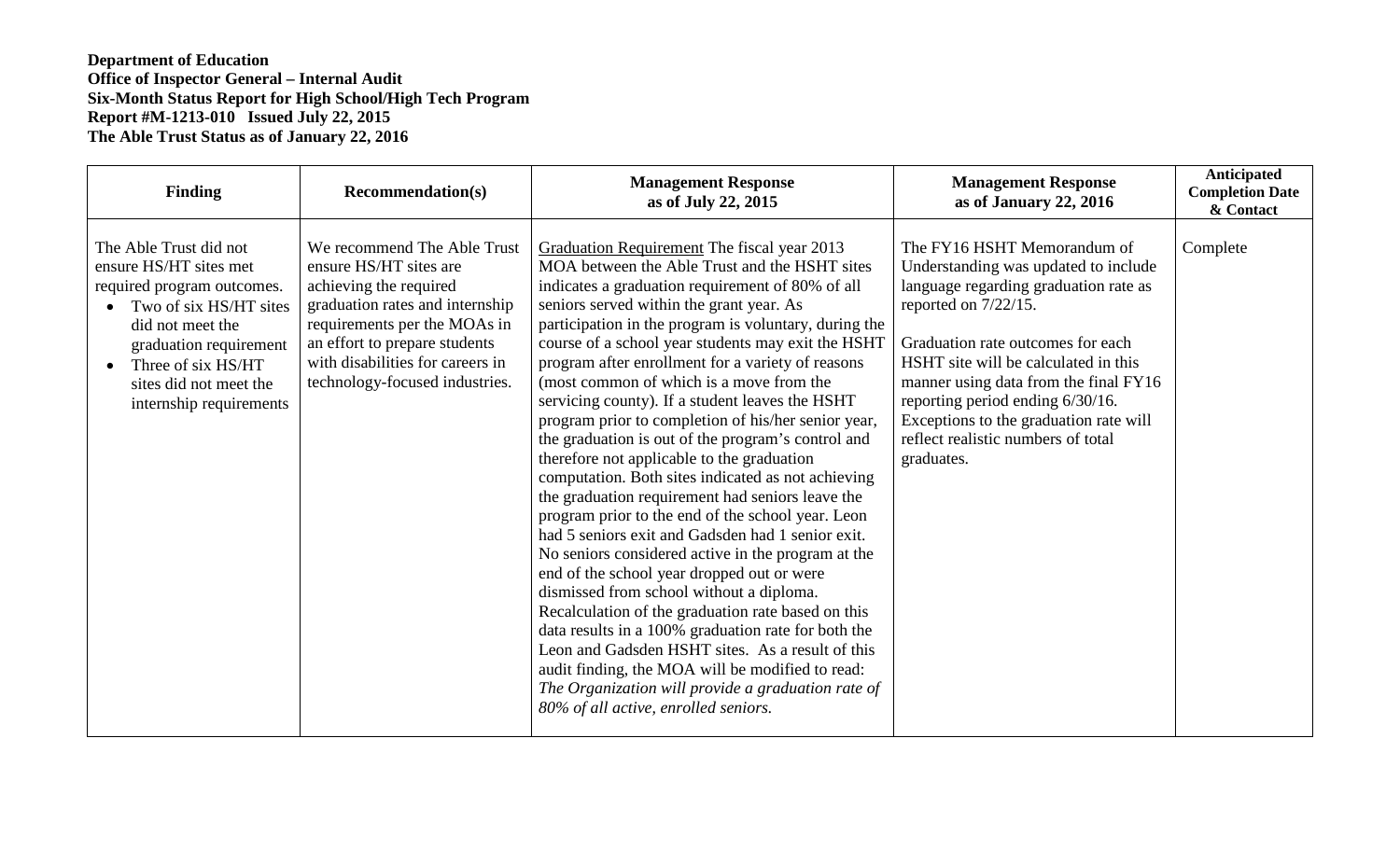## **Department of Education Office of Inspector General – Internal Audit Six-Month Status Report for High School/High Tech Program Report #M-1213-010 Issued July 22, 2015 The Able Trust Status as of January 22, 2016**

| <b>Finding</b> | <b>Recommendation(s)</b> | <b>Management Response</b><br>as of July 22, 2015                                                                                                                                                                                                                                                                                                                                                                                                                                                                                                                                                                                                                                                                                                                                                                                                                                                                                                                                                                                                                                                                                                                                                                                                                                           | <b>Management Response</b><br>as of January 22, 2016                                                                                                                                                                                                                                                                                               | Anticipated<br><b>Completion Date</b><br>& Contact |
|----------------|--------------------------|---------------------------------------------------------------------------------------------------------------------------------------------------------------------------------------------------------------------------------------------------------------------------------------------------------------------------------------------------------------------------------------------------------------------------------------------------------------------------------------------------------------------------------------------------------------------------------------------------------------------------------------------------------------------------------------------------------------------------------------------------------------------------------------------------------------------------------------------------------------------------------------------------------------------------------------------------------------------------------------------------------------------------------------------------------------------------------------------------------------------------------------------------------------------------------------------------------------------------------------------------------------------------------------------|----------------------------------------------------------------------------------------------------------------------------------------------------------------------------------------------------------------------------------------------------------------------------------------------------------------------------------------------------|----------------------------------------------------|
|                |                          | Internship Requirements The MOA internship<br>requirements include 10 minimum hours per week<br>and a minimum duration of two weeks. In all but<br>one instance between the two programs cited in the<br>report, students worked over the minimum number<br>of hours required for an internship (20) either by<br>spreading the internship over the course of 3 weeks<br>or condensing into a one-week period. As noted,<br>each occurrence was to accommodate the needs of<br>the internship site or transportation restrictions of<br>the student. As a result, the Able Trust will include<br>the following statement in the MOA to account for<br>such cases: Exceptions to the internship standards<br>may be granted based on individual and/or<br>extenuating circumstances with prior approval of<br>the Foundation. The Able Trust is providing<br>targeted technical assistance to those sites who do<br>not meet their internship goals including a plan of<br>action to provide increased internship opportunities<br>in FY 16. Formal performance improvement plans<br>will be required for those sites not attaining<br>internship goals for two consecutive years.<br>Anticipated Completion: FY 16 MOAs, action plans<br>December 31, 2015, technical assistance in process | The FY16 HSHT Memorandum of<br>Understanding was updated to include<br>language regarding internship<br>exceptions as reported on 7/22/15.<br>HSHT sites requesting exceptions for<br>FY16 will report to the Able Trust by<br>May 10, 2016 at which time a decision<br>will be made by Able Trust leadership<br>on whether to grant an exception. | Complete                                           |